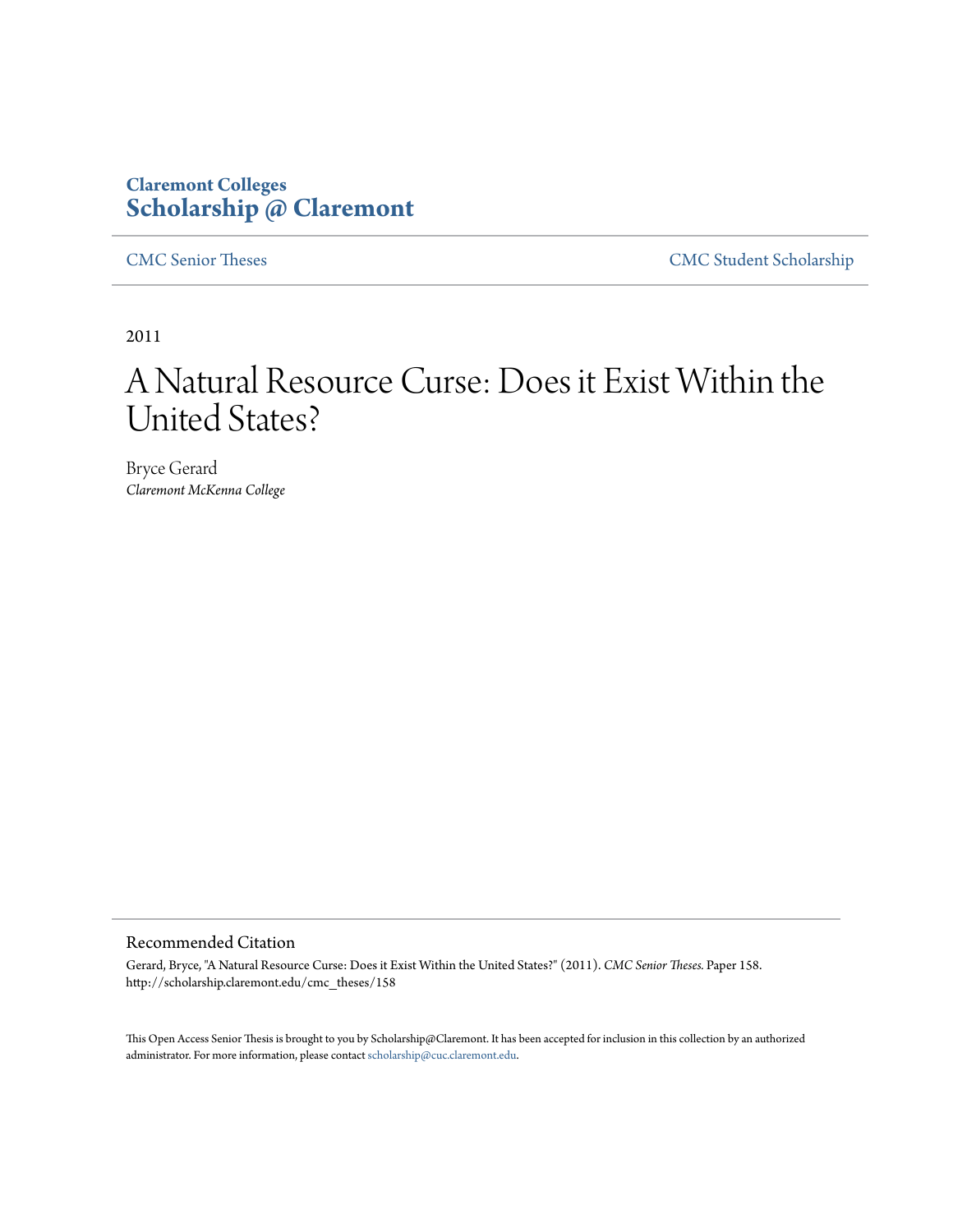#### **I. Introduction**

One of the major issues in the study of development economics today is the effect natural resources have on economic growth. It would seem intuitive that great natural resource wealth would lead to economic growth, as an abundance of natural resources would increase the overall wealth and purchasing power of a nation. Yet a cursory look at the nations of the world does not support this idea. Countries like Nigeria, while extremely rich in natural resources, are economic basket cases, while countries like Japan and South Korea, while relatively resource poor, have experienced extremely rapid growth over the past few decades. This disparity has led economists and academics of all sorts to wonder whether in fact there is an inverse causal relationship between a country's national resource wealth and its economic growth: a "natural resource curse."

Recent interest in the relationship between natural resources and growth was sparked by a widely read set of papers by Sachs and Warner. Throughout the mid 90s, they published a series of papers in which they made the case for the existence of a "natural resource curse". In these, they showed that, on aggregate, there is a negative relationship between the size of an economy's natural resource sector and its economic growth rates over the past few years.

There is a great deal of cross-country work bearing on the resource curse but very few studies have used within country variation to test the variety of hypotheses linking natural resources and growth. For example, are states that have a historic dependence on mining, such as West Virginia and Alaska, more likely to have sustained lesser growth than states such as California or Washington State, which do not have such a dependence? This is a difficult question to answer, in part because of the fact that labor mobility exists between U.S. states to a degree that it does not between separate nations. Such mobility creates a channel by which increases in wages atrract migration, increasing population and lowering estimates of GDP/Capita. This paper looks at data on natural resources and GDP/Capita over the period between 1970-1999 and shows that, when spatial equilibrium dynamics are accounted for, there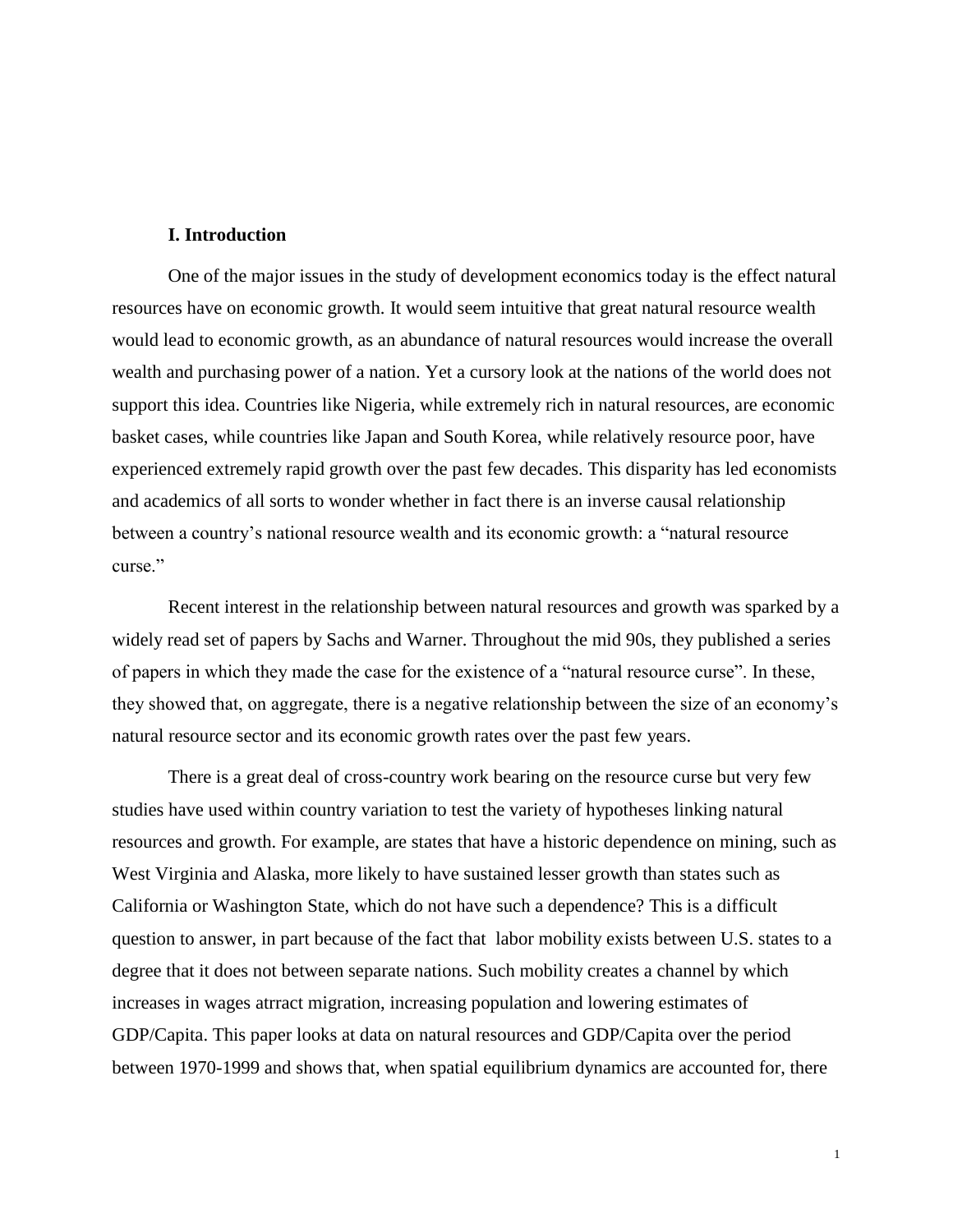is evidence that may support the existence of a natural resource curse of sorts within the United States.

#### **II. Literature Review.**

The current incarnation of the debate over the existence of a natural resource curse began with the publishing of Sachs and Warner's 1995 working paper *Natural Resource Abundance and Economic Growth.* In this paper, Sachs and Warner documented the relationship between the share of natural resources in a country's economy and its overall growth rates. Their results formed the basis for the idea of the natural resource curse as applies to development. Over the past few decades, Sachs and Warner published several papers that expanded on their thesis. In a summarization of their work, Sachs and Warner (2001) show results that expressed strong evidence for the existence of a natural resource curse. The basic methodology they adopted was to run a standard cross-country growth regression, then adding in a natural resource abundance variable to see its partial effect on economic growth. They defined this variable as the ratio of exports of primary resources divided by total exports, as well as several controlling variables that others have proposed as potential explanations of growth rates. In every regression, they found a statistically significant negative relationship between growth and natural resource abundance.

Sachs and Warner(1995) also ran many other regressions controlling for up to 14 different potential determinants of growth, such as corruption and other political factors. The results of these regressions all supported their initial hypothesis of a natural resource curse.

While this at first seems fairly convincing, upon further examination, the assumptions of Sachs and Warner raise some questions. Mainly, their measurement of natural resource dependence is defined as the total share of primary exports over total exports, or SXP as they call it in Sachs and Warner (1995.) Van der Ploeg and Poelhekke(2009) convincingly argue that a country that in a country experiencing low growth and economic dysfunction, natural resources will be the last export industry standing since it is an industry that requires less human capital and Total Factor Productivity than manufacturing. Thus, one could argue that a predominantly resource driven export sector is in fact a symptom of low growth, rather than a cause. Thus, because of their measure of natural resources abundance, Sachs and Warner's estimates may be plagued by endogeneity if causality runs the opposite way. Therefore, measuring the inherent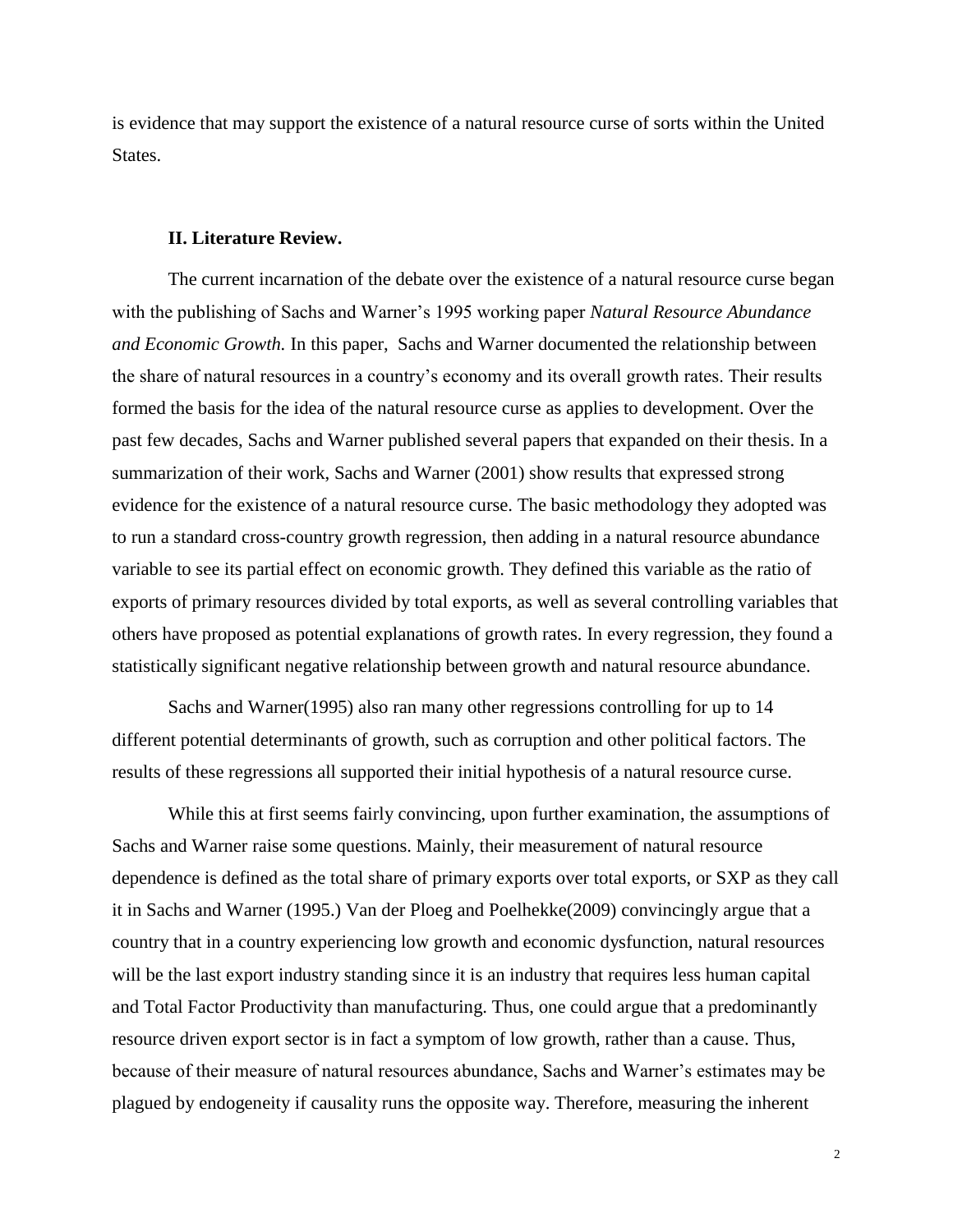natural resource wealth of a country and determining its effect on growth may have greater explanatory power. This would help to assuage endogeneity concerns, because the natural resource wealth of a country, unlike the size of its export sector, is randomly distributed, and unaffected by any sort of political factors.

Brunschweiller and Bulte (2008) made this argument in a 2008 paper that referred to the Natural Resource Curse, as commonly understood, as a complete red herring. They criticized Sachs and Warner's use of the share of natural resources in total exports as a poor measure of natural resource wealth, claiming that a dependence on natural resources was endogenous. They instead introduced a new measure of natural resource abundance, which was based on data from a World Bank study on the natural resource wealth of different countries (World Bank, 1997.) This study used as its explanatory variable the net present value in 2004 of an aggregate of mineral, oil, and other general types of natural resource wealth. This was a superior explanatory variable to use than Sachs and Warner's use of export share, because unlike resource dependence, which is very likely not distributed randomly and independent of other policies, the amount of natural resources a country is naturally endowed with is a function of natural geography and thus uncorrelated with any of the other determinants of growth.

This change in methodology attracted considerable attention. Up until then, according to Van der Ploeg and Poelhekke(2009) most of the literature tended to use the terms dependence and abundance interchangeably. The work of Brunschweiller and Bulte(2008) underscores the importance of distinguishing between a natural abundance of resources rather than the dependence of resources. Most recent assessments of the Resource Curse (Van der Ploeg, 2009, Bond and Malik 2009,) have taken care to distinguish between natural resource dependence vs. abundance in their methodology. Unfortunately, due to the limited nature of the World Bank data, particularly the difficulty in accurately measuring mineral deposits (Van der Ploeg, 2009) as well as lack of availability for several different countries, it is dubious whether this measure accurately represents the total natural resource endowment of a country. As a result, most of the literature still uses Natural Resource Dependence, since it is much easier to quantify, but the potential endogeneity remains a challenge to studies using such measures.

When trying to apply the logic of the natural resource curse to U.S. states, past work by Papyrakis and Gerlagh (2006), as well as this paper, will be using the Sachs and Warner estimate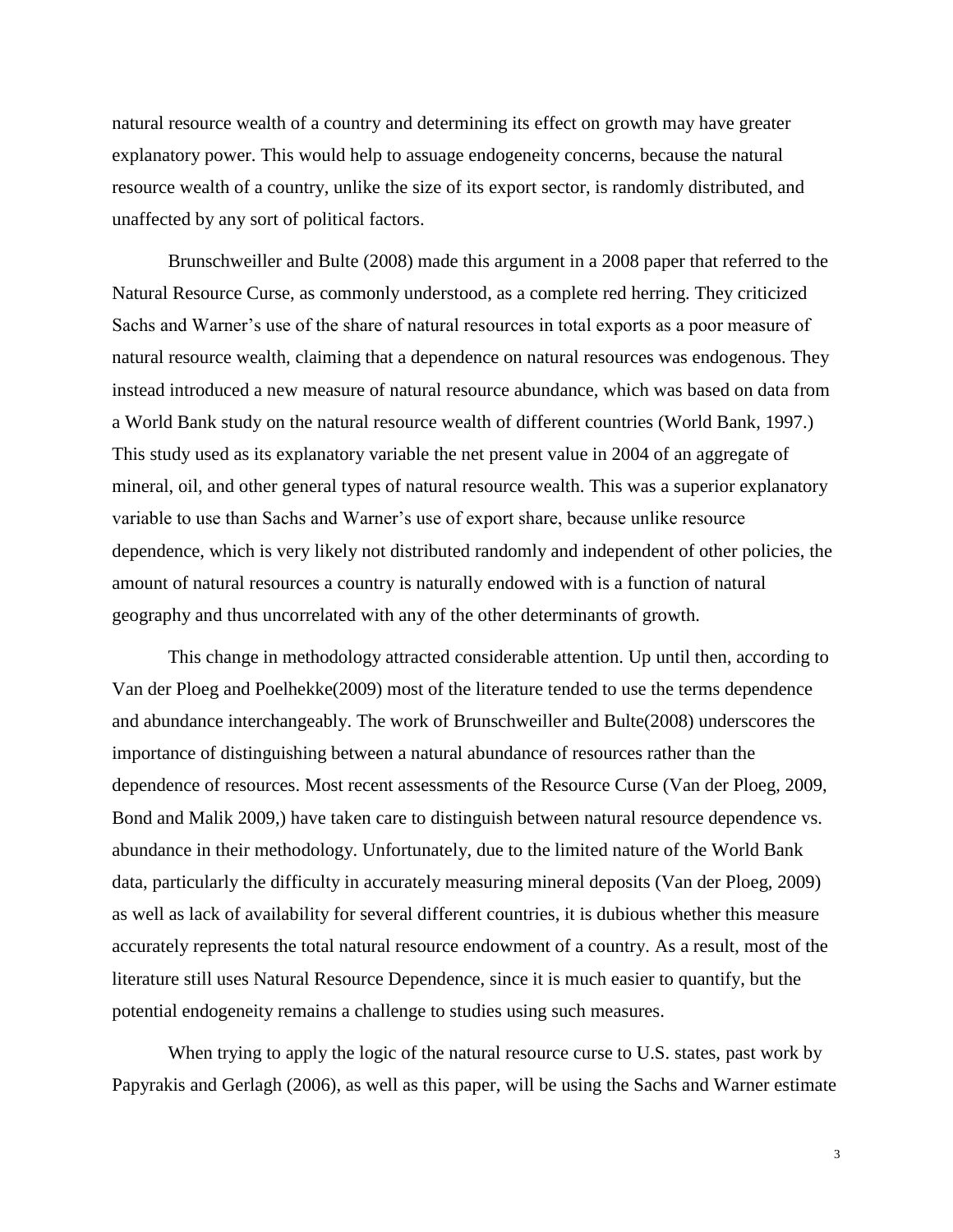of Resource Dependence, rather than the Brunschweiller and Bolte measure of Resource Abundance, to assess the existence of the curse. The reason for this is twofold. One is that data for the traditional Sachs and Warner style estimate is much easier to find. The other is that, within U.S. states, specialization in natural resources is, on the face of it, less of an automatic indication of all of the other sectors having fled. After all, within a country like the U.S, with perfect capital mobility and free trade between states, specialization in a particular sector might not be as damaging a strategy as it would be for an entire country. In addition, labor mobility between state borders is much more fluid than between national borders.

There are many different channels through which natural resources themselves have the potential to impact the growth of the economy. Koren and Tenreyro (2007) established that the excessive price volatility of natural resources leads to excessive volatility of the GDP growth rate in countries dependent on natural resources. They also establish a channel by which overinvestment in natural resources crowds out other industries. Thus, when the price of whatever natural resource a country is dependent on falls, overall revenues fall and the state is unable to shift resources to other industries to make up for the shortfall. Thus, GDP/Capita would fluctuate with the price of the natural resource, which tends to be very volatile. This volatility, in turn is responsible for the drop in GDP/Capita. Ramey and Ramey (2004) show strong support for the idea that high volatility in GDP/Capita leads to a sharp decrease in growth rates for countries. They show that that volatility leads to uncertainty, which tends to depress factors like investment that lead to high growth.

Building on the work of Ramey and Ramey (2004) and Koren and Tenreyro(2007) Van der Ploeg and Poelhekke (2009) ran regressions in order to show that volatility was the key channel through which a dependence on natural resources handled economic growth. They were able to find statistically significant negative correlations between standard deviation of growth, which was their measure of volatility, and growth. This provided support for Ramey and Ramey(2004) and Koren and Tenreyro(2007). It also established a channeeld bt which dependence on natural resources for economic activity will result in high volatility of output, which will lead to higher uncertainty, which will discourage the rate of investment and lead to low growth.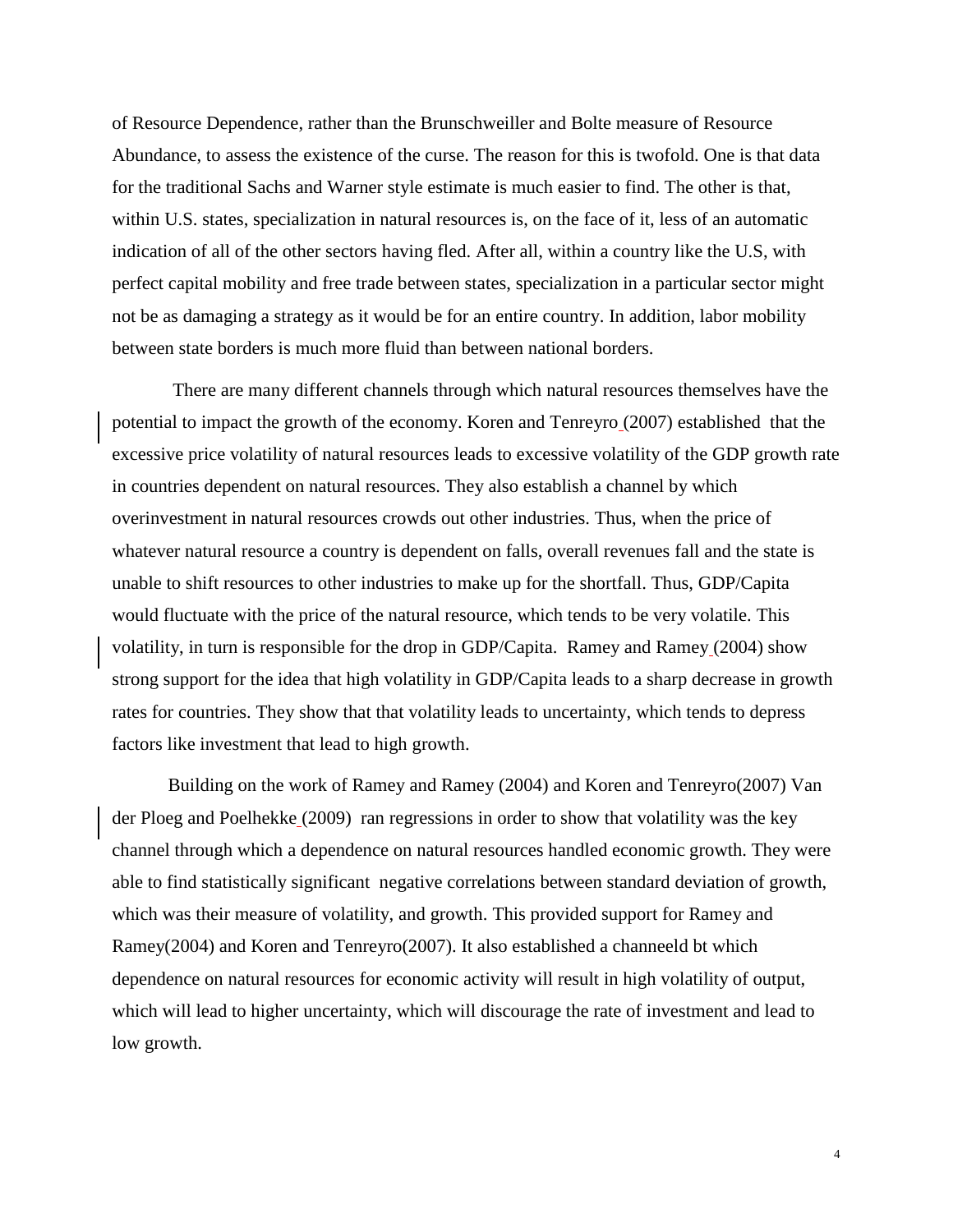This conclusion was challenged by Malik and Bond(2009), who sought to see if there was a direct connection between natural resource abundance and investment. Ultimately, they did not find such a connection, arguing, in an analysis that would support the conclusions of Lederman and Maloney(2007), that it is the specific structure of exports, i.e. how the different exports are proportioned, that determines investment, and thus has consequences for growth. However, it is worth noting that a strong emphasis of a country on a particular resource sector can increase the potential for rent seeking. One of the key findings of both Malik and Bond(2009) and Van der Ploeg and Poelhekke(2009) is that the negative effects of natural resources on growth tend to be strongest when they are associated with other potential impediments to growth. One theme that is particularly recurrent is that natural resources tend to amplify the negative effects of bad government and corruption on the growth process. The papers mentioned above have mostly found the strongest affects of natural resources on growth are found when accounting for these variables.

One of the main variables that literature on the Natural Resource Curse deals with is the effect that Natural Resources have on growth as a result of social and political institutions. Bhattacharyya and Hodler (2009) theorize that rents from natural resources tend to increase the corruption in an economy and thus depress economic growth, but with the contingency that this effect differs based on the quality of the democratic institutions in that country. Thus, a country with strong, high functioning democratic institutions will not experience corruption due to a natural resource boom. As their main explanatory variable, they use Resource Rents, defined as the difference between a commodity's world market price and its extraction costs. The use of rents avoids the problems with following the Sachs and Warner methodology described earlier. Basically, they argue that a game develops between politicians and the populace of a given country. They argue that essentially, there are good and bad politicians, good politicians basically being ones who try to look out for the welfare of the economy and bad politicians who are only self-interested. It is in the interest of a bad politician to appropriate as much profit for himself from the resource rents, but he also must stay in power, and thus to do so must restrain his greed and mimic a good politician in order to gain the support of the populace. The extent to which he can do this is based on the strength of the democratic institutions in those areas.

Others have argued that the determining factors of whether or not Natural Resources are a curse depend on the political and institutional effects of heterogeneity. Hodler(2006) describes a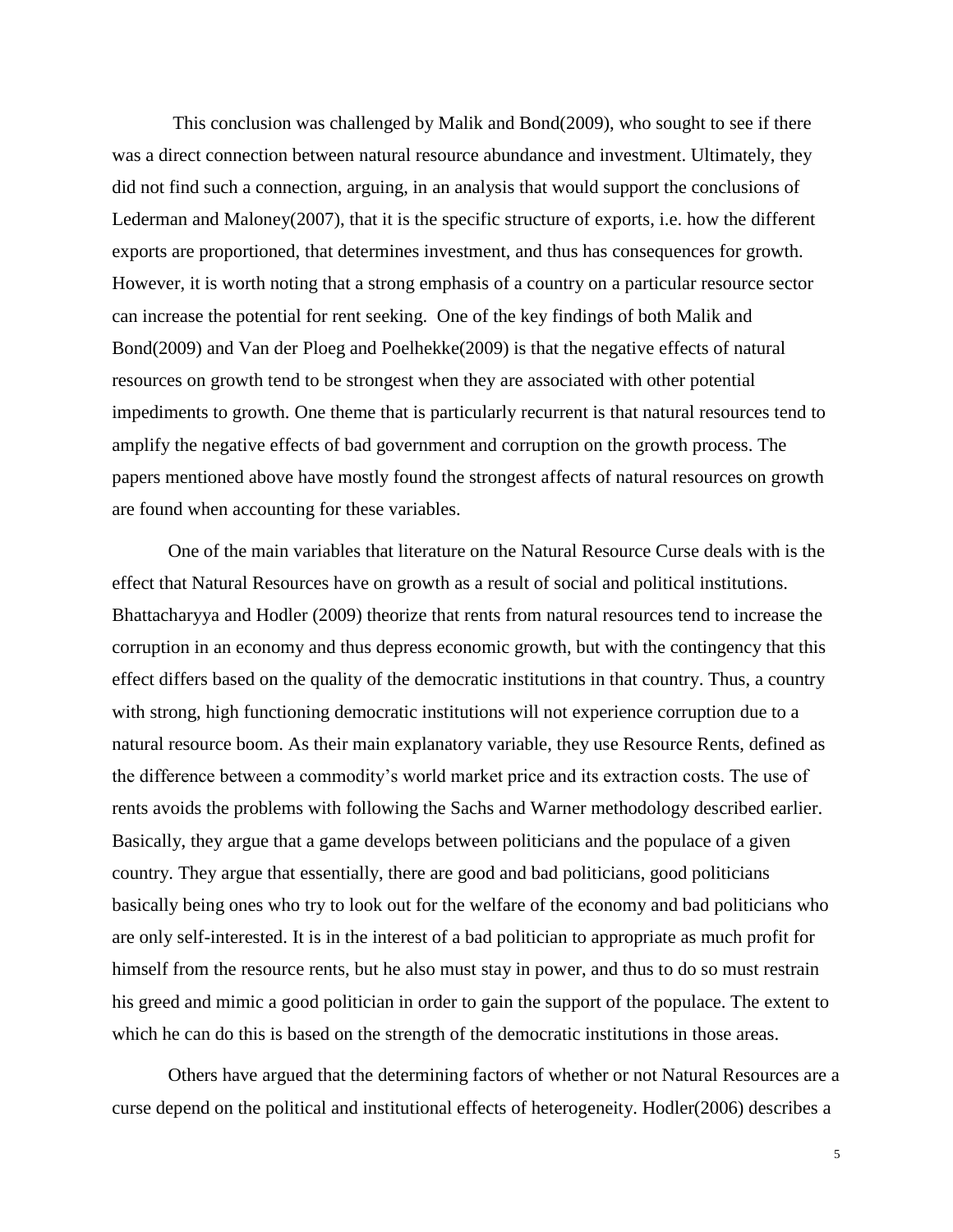model by which fractionalized countries suffer from an increase in natural resources, where as more homogenized countries are able to use the natural resources as a blessing. His principal model suggests that in fractionalized countries natural resources serve as a sort of prize that the different groups will fight over. Thus, a resource bonanza such as an oil boom will lead to increased rent seeking and fighting between different groups, which will discourage investment and dampen growth. Using many different measures of fractionalization, including linguistic, ethnic, and religious measures, he regressed GDP/Capita on Natural Resource Abundance, using the World Bank measures of resource abundance rather than Sachs and Warner estimates of resource dependence, and comes up with strong results confirming his hypothesis. These results show that countries with relatively homogenous populations tend to experience income increases in response to resource booms, but that countries that heterogeneous do not. This explanation goes a long way to explaining obvious exceptions to the natural resource curse, such as Norway, which in addition to having a dominant share of their economy devoted to resource exports, has a very high standard of living. This ceases to become a mystery when fractionalization is introduced, due to Norway's high degree of homogeneity among the populace.

In addition to being contingent on democratic and demographic factors of countries, other work has argued that these factors can interact in a certain sense. Thus the question at hand, many have argued, is not whether or not a state has a strong democracy, but as to the exact nature and setup of the democracy. Recent work by Andersen and Aslaksen (2007) has looked at whether presidential or parliamentary democracies are more likely to fall prey to a natural resource curse. They also look at the dimension of whether or not a country favors a majoritarian or proportional method of voting to elect their leaders.

The logic behind this is that parliamentary forms of governments, in order to be effective, must create broad coalitions among most of the interest groups in the population in order to maintain power. According to theoretical work by Perrson and Tabellini(2004), the propensity of government to engage in equal spending amongst the general public as opposed to targeting specific special interest groups is reinforced by the ability that parliaments have to cast a vote of no confidence in their executive. Thus if a parliamentary country were to receive a resource boon, the gains in welfare would be likely to be distributed across the population, which would increase the overall welfare and growth of GDP per capita.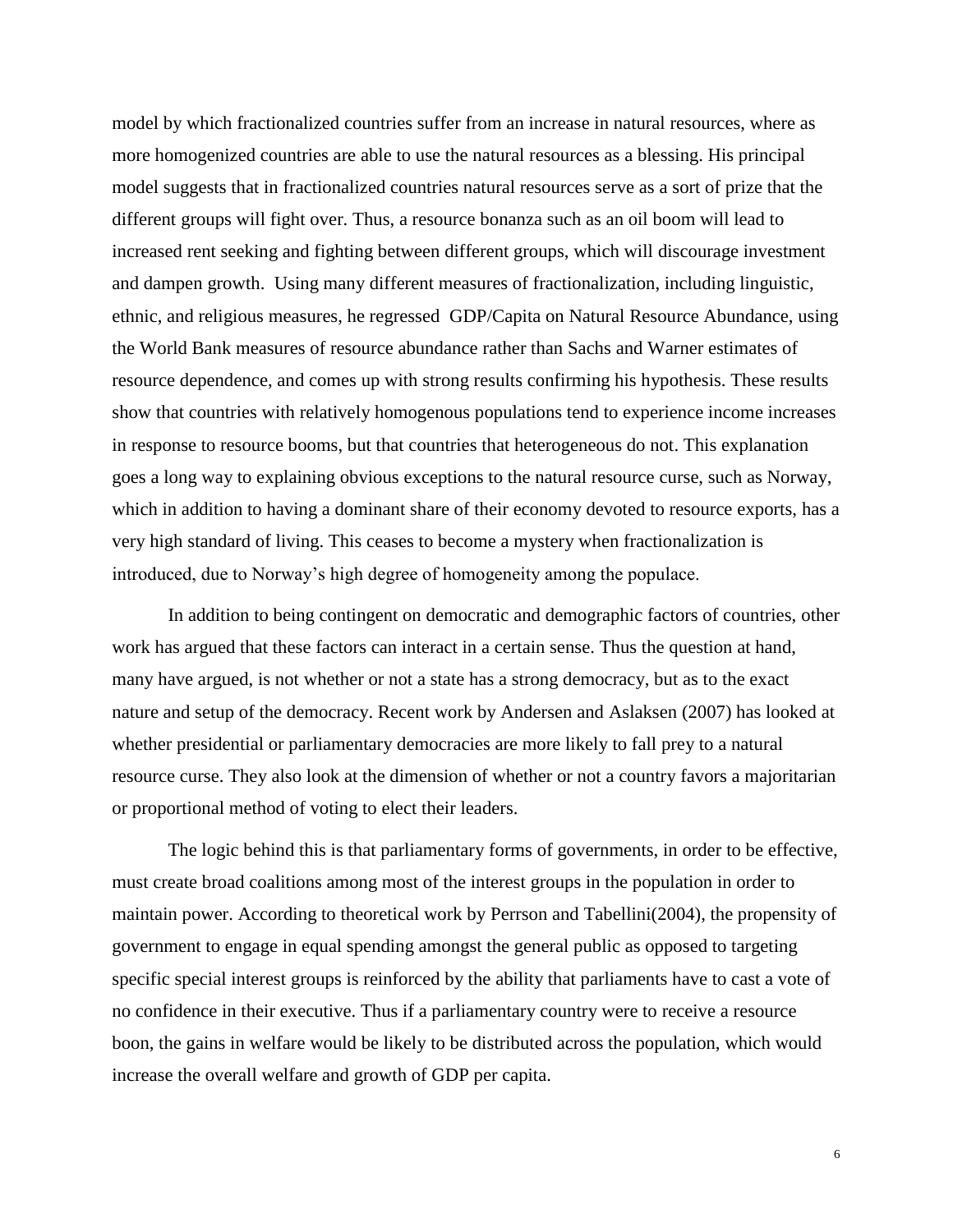As far as these political factors are concerned, it is not hard to see that an analysis of the United States alone would control for most of these political factors. The United States is not a country that is famous for experiencing a great deal of ethnic sectarian violent conflict, at least not at the scale experienced by many African nations, and thus, this is not likely to be a factor. In addition, all U.S. states share more or less the same political institutions at a state level, and identical institutions at the Federal Level. Thus, the nature of the rent seeking would be very different, and factors such as, for example, the presidential vs. parliamentary makeup of the executive branch described above would not be a factor worthy of consideration. To be sure, there do exist differences in state level governing practices, but these are smaller and more nebulous than the differences that exist between countries. Nevertheless, it is possible that states with more of a natural resource sector could seek rent through congressional lobbying. However, comparing states by different levels of corruption would prove to be quite difficult, as Papyrakis and Gerlagh (2006) have found.

Work by Papyrakis and Gerlagh (2006) has focused on additional potential channels for the Natural Resource Curse to operate at the state level. One is education, the idea that states with an emphasis on Natural Resources are less likely to invest in education, due to their focus on employing laborers for primary resource extraction, which could impede their abilities to develop more knowledge based growth sectors in the future. They make a similar argument for the Research and Development sector. However, their regressions in general found that, while states that underinvested in these sectors did indeed experience negative growth as a result, these were more likely related to policy failures independent of any Natural Resource Curse. A problem with their study, however, was their lack of data, as their data only goes back as far as 1986. This study, however, will be analyzing data as far back as 1970.

The channel that we are trying to investigate for the purposes of this paper is the Dutch disease channel. The proposed channel basically works through a few channels. One is that a sudden boom in natural resources leads to an appreciation of a country's currency, leading its citizens to prefer domestic consumption. This causes an underinvestment in the export sector as well as a decrease in foreign investment, which could be detrimental to future growth. This channel is not likely to be a factor when comparing U.S. states against each other, since they all share the same currency.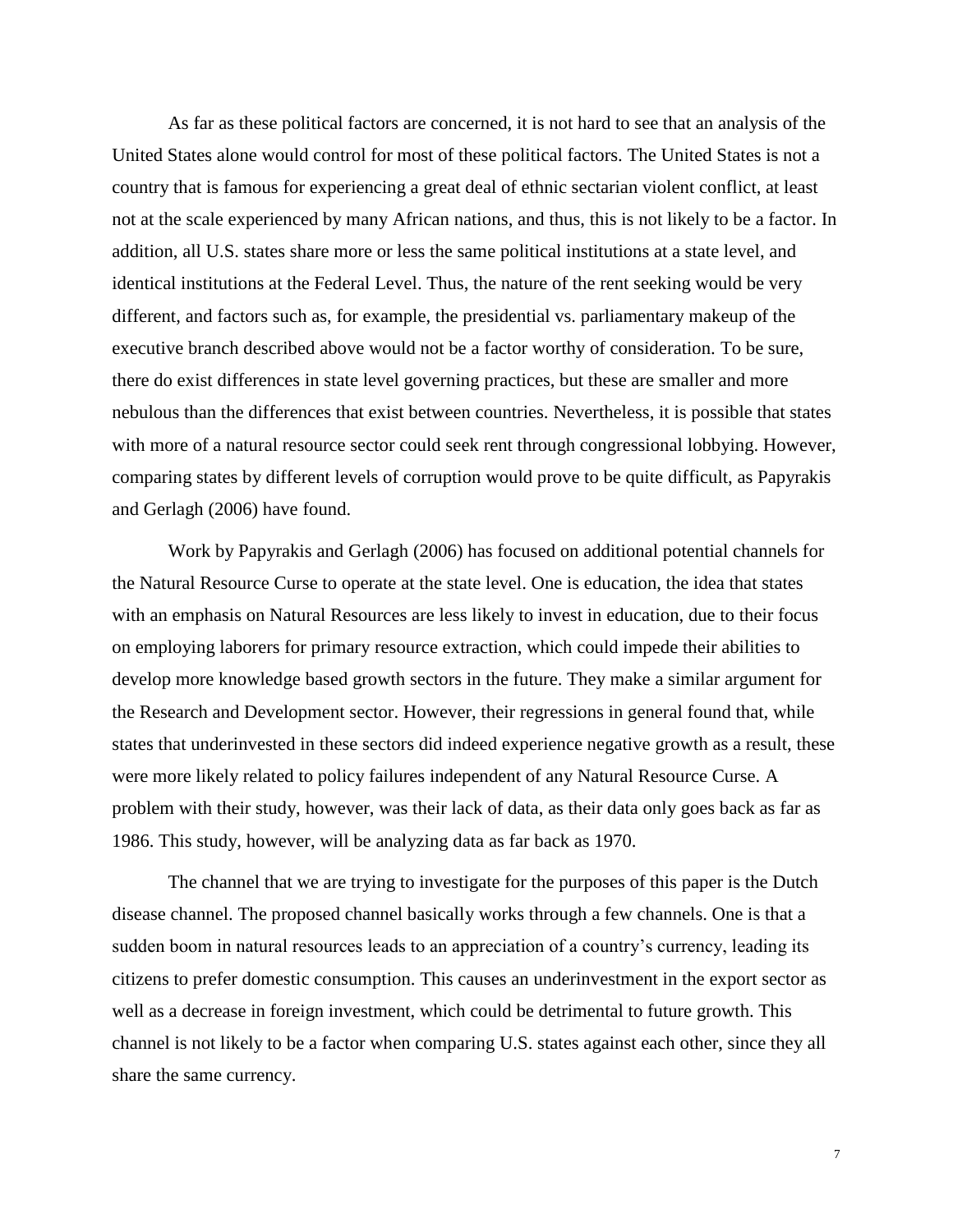The other Dutch disease channel works as follows: A discovery of natural resources in a country or state causes an overinvestment in the natural resource sector, which leads to investment in the natural resource sector instead of sectors that are conducive to long run growth. This leads to a decrease in Total Factor Productivity, or TFP, which is an important factor in the Solow growth model that is vital for continued growth. This decrease in productivity is reflected in a diminished growth rate of the GDP, and thus, the GDP/Capita. However, the initial boom of natural resources would also lead to an increase in wages, which in the context of a cross-country analysis, would lead to an increase in the wages for existing workers. In United States, there are no barriers, other than basic geography, to prevent workers from moving from states with low wages to states with high wages. Therefore, it is possible that the share of Natural Resources in GDP would actually have a negative effect on GDP/Capita due to an increase in the overall population of the state, rather than merely a decrease in productivity.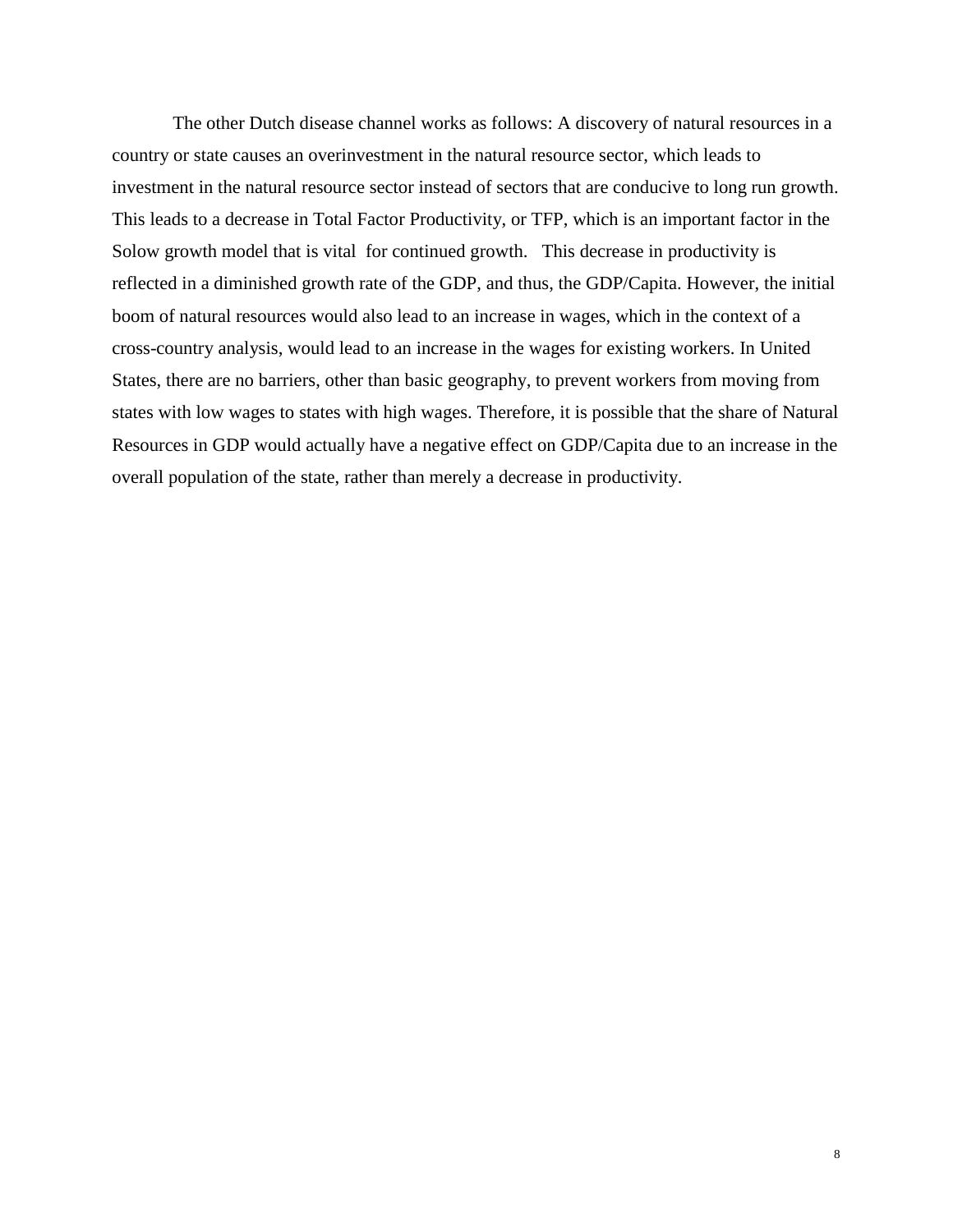#### **III. Data and Methodology.**

Primarily, we are concerned with whether overinvesting in Natural Resources has a negative effect on TFP growth, which would in turn lead to a long term decrease in the rate of economic growth.

We use a measure similar to that of Sachs and Warner. The independent variable we will be using, NATSHARE, is composed of dividing the total output of the mining sector by the total industrial output of the state, or GDP. We have chosen to use the mining sector to represent the natural resource dependence of a state for a variety of reasons. One is that it provides the clearest example of the Dutch Disease phenomenon, as the presence of mineral deposits or oil is one of the clearest examples of a commodity which does not require much innovation or TFP growth to develop. It merely must be extracted from the ground and sold in crude form. The other reason is that the NAICS and SIC definitions of the mining sector are nearly identical, so this would preclude a conversion between systems, simplifying the construction of a longer dataset.

The Bureau of Economic Analysis maintained by the Department of Commerce compiles statistics on the composition of United States Gross Domestic Product by State. From their online database we were able to obtain data on the size on the composition of the GDP of each U.S. state and use it to construct our variable NATSHARE. This data is classified according to two systems: SIC and NAICS. The SIC classification covers- the time period from 1967-1997 and the NAICS system covers data from 1997-present. For our regressions, we will be testing the years from 1970-1999. We chose 1970 in 1967 because we needed to use U.S. census estimates for population data, which are measured on the decade.

From this BEA data, we were able to construct the variable NATSHARE by dividing the size of the SIC and NAICS Industry classification "Mining" by the total industrial output. This measure includes both the extraction and refinement of both minerals and oil.

We can start out by running a basic growth regression on the log of GDP/Capita in 1999 on the NATSHARE variable that we have developed. In the following graph, the growth rate of GDP/Capita is plotted against the Mining share of GDP in 1970.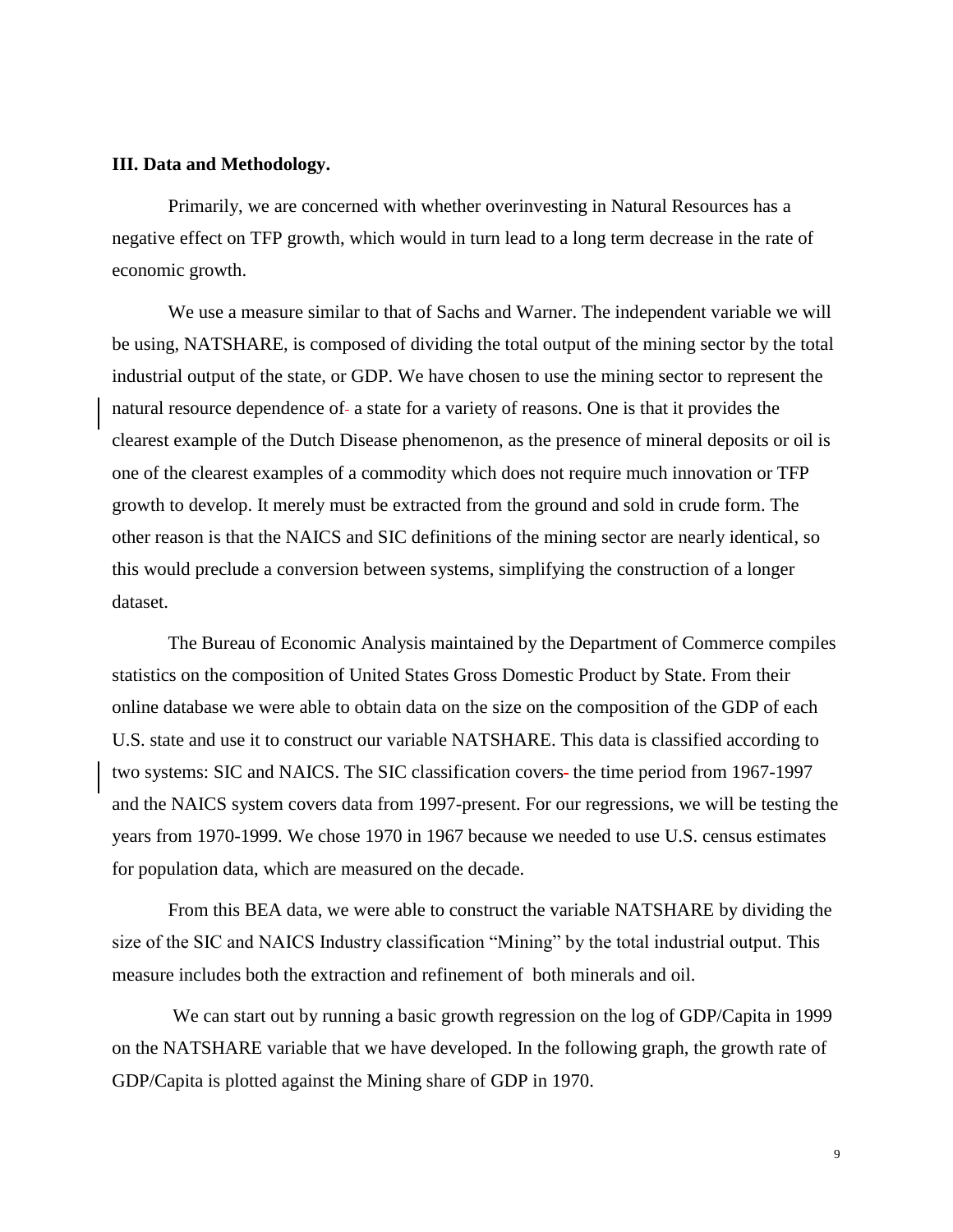

From this graph we can see that, while most states did not have a high mining sector to begin with, there is a clear negative trend associated with the presence of a large reliance on the Mining Sector.

These results would seem to indicate that there is indeed a statistically significant negative relationship between the NATSHARE variable and the growth rate of a U.S. state. However, before accepting these results as an accurate indicator, there are a few sources of bias that we must address. In addition to potential omitted variable bias, there is also the possibility that this is merely evidence of convergence. One of the main feature of the Solow growth model is that the growth rates of less developed economies tend to be higher than the growth rates of more developed economies. To account for this possibility, we show in column (2) of Table 1 an additional regression that was run using the log of state GDP/Capita in 1970 as a controlling variable. We are controlling for absolute convergence, not conditional convergence because, following Barro and Sala-I Martin(1991) we assume that within the same country, conditions are roughly equal, therefore we do not need additional control variables. From these results we can see that, while there is a statistically significant convergence effect in regression (2), the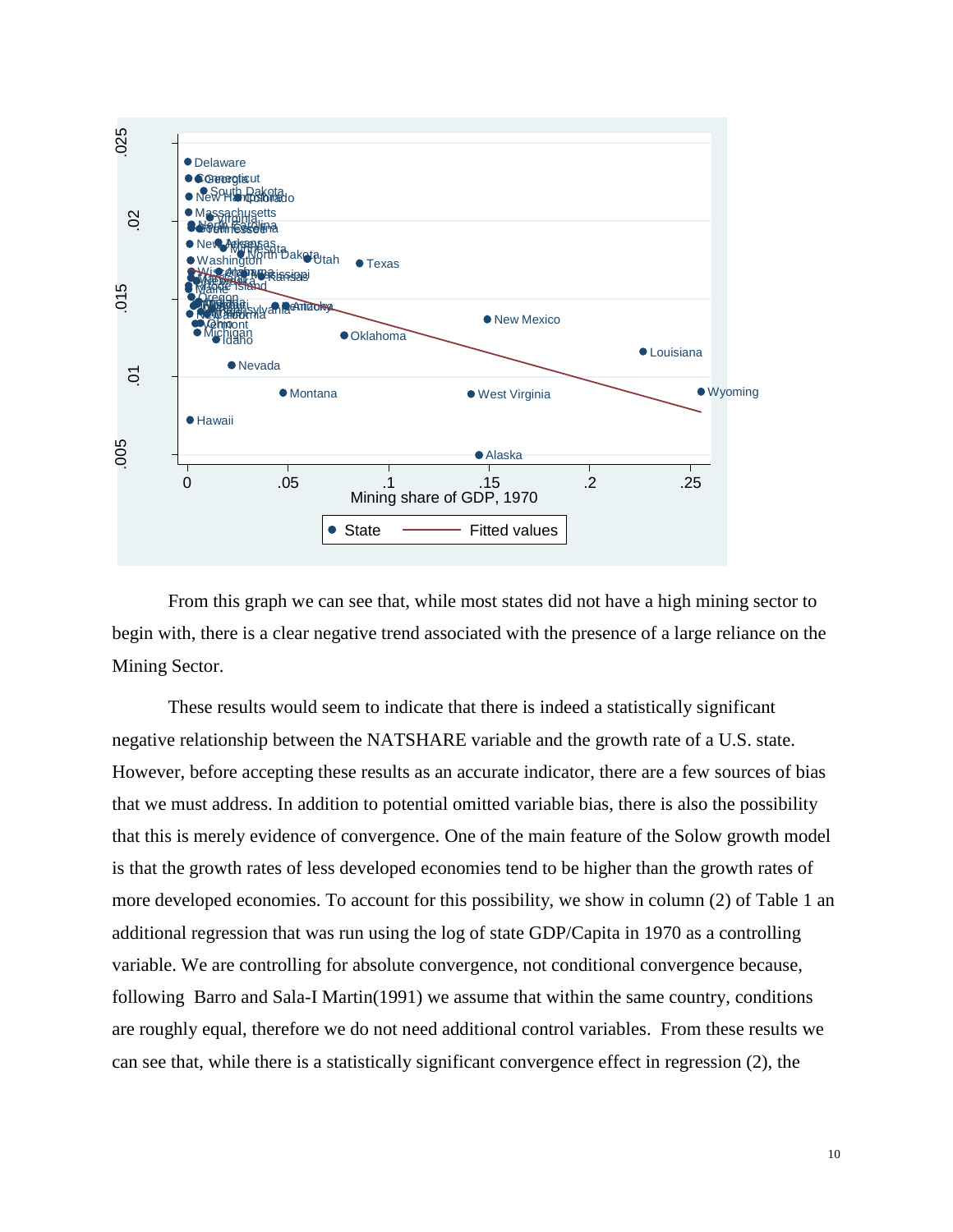coefficient for NATSHARE in the second regression is still negative, significant, and only slightly less than in regression (1).

| TANIC TI                                    |              |              |
|---------------------------------------------|--------------|--------------|
| Mining <sub>1970</sub> /GDP <sub>1970</sub> | $-0.036$     | $-0.033$     |
|                                             | $(0.009)$ ** | $(0.009)$ ** |
| $ln(GDP/cap)_{1970}$                        |              | $-0.008$     |
|                                             |              | $(0.003)*$   |
| Constant                                    | 0.017        | 0.093        |
|                                             | $(0.001)$ ** | $(0.029)$ ** |
| $R^2$                                       | 0.25         | 0.35         |
| <i><b>Observations</b></i>                  | 50           | 50           |

## **Table 1.**

*p*<0.05\*; \*\* *p*<0.01

Table 1. This table shows the results of regressions of GDP/Capita growth from 1970-1999 on several explanatory variables. the Mining/GDP measure is constructed from NAICS and SIC estimates for size of the mining sector in 1970. Standard Errors are reported in parentheses, with asterisks(\*) denoting significance level.

When applying the Natural Resource Curse logic to states, rather than countries, there are a few considerations that must be taken into account. One is that as established by Glaesar and Gottlieb, states are in a spatial equilibrium with regards to both Labor and Capital flows.

To account for this spatial equilibrium, we adopt the methodology specified by Glaesar and Gottlieb(2009), which they developed from earlier work by Rosen (1979) and Roback (1982), in order to determine how natural resource dependence affects the Total Factor Productivity of a regional economy.

Like Glaesar and Gottlieb, our analysis starts with the typical production function used by growth Economists:  $A^i{}_tK^{\alpha}L^{1-\alpha}$ , a Cobb-Douglas production function where K represents capital, L represents labor and A represents Total Factor Productivity. Like Glaesar and Gottlieb(2009), we will be making the simplifying assumption of considering L to be composed of both skilled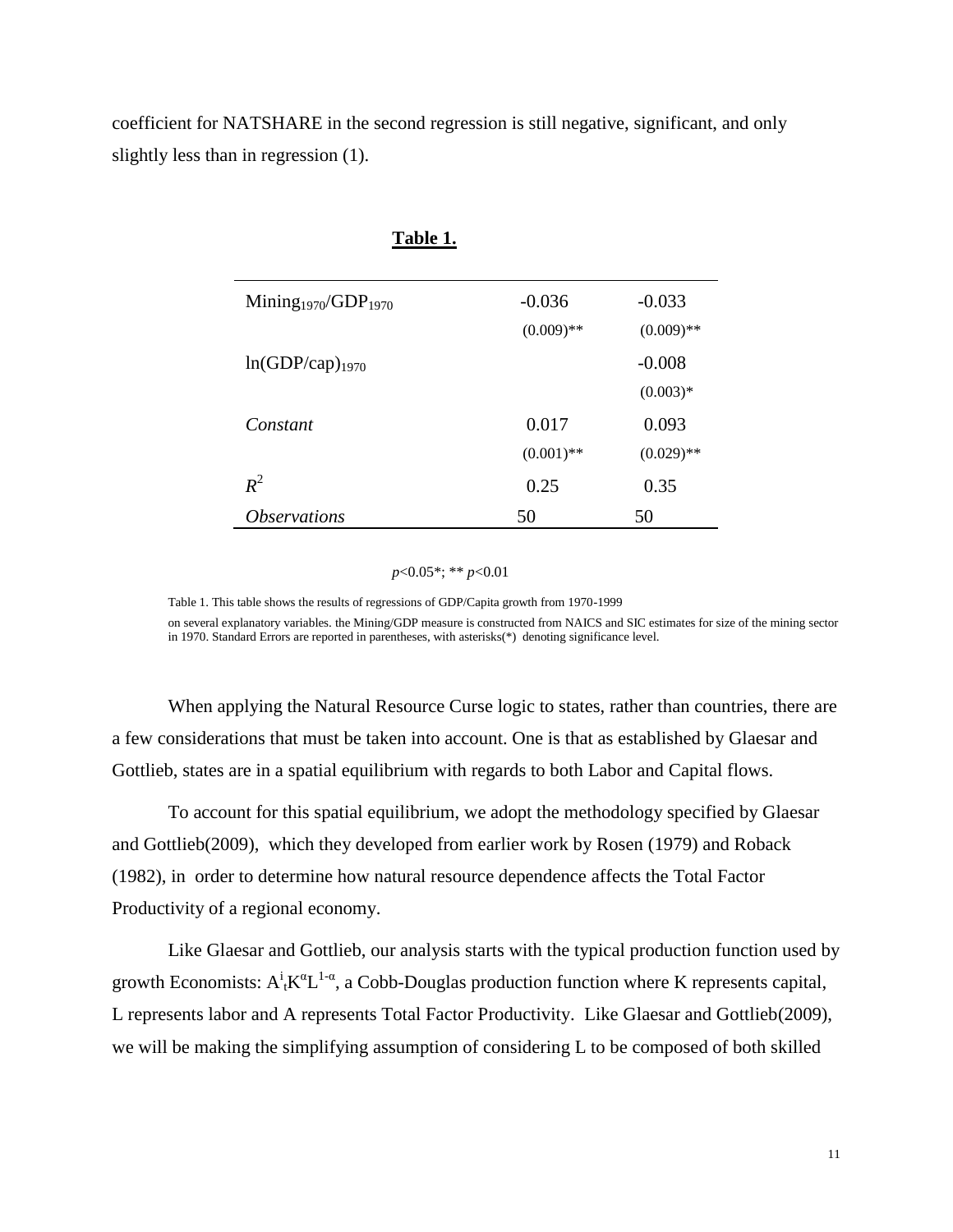and unskilled labor.<sup>1</sup> We also follow their methodology in assuming that total capital K is a geometric weighted average of non-traded and traded capital, so that total output is

 $A_t^i$  K<sub>N</sub><sup> $\alpha$ </sup>/K<sub>T</sub><sup>1- $\alpha$ </sup>, L<sup>1- $\alpha$ </sup>. In this equation K<sub>N</sub> represents non-traded capital and K<sub>T</sub> represents traded capital.

According to Glaesar and Gottlieb, The assumption of spatial equilibrium between states means that at any given time the number of workers (population) in a state is subject to the following equality condition:

$$
\theta^i_{\ t}\ G_T^{\ \beta}G_N^{\ \ 1\text{-}\beta}=\theta^i_{\ t}W^i_{\ t}(P^i_{\ t})^{\beta\text{-}1}
$$

where  $\theta$  is amenities,  $G_T$  is the consumption of traded goods,  $G_N$  is the consumption of nontraded goods, W is wages, and P is prices, and β represents the share of traded goods in total utility. The basic idea is that workers derive utility from their real wage, which is to say that they prefers to live in a place where the ratio of their nominal wages to the nominal price of goods in the area is the highest. The above equation indicates that a worker must be living in a place where their consumption of goods and amenities is equal to the amount of goods and amenities they can buy with their real wage. This is important to our United States framework because it indicates that if there is an increase in the real wage available to a worker in any given state that he does not live in, he will move to that state. This could potentially skew the results from our previous regressions, as an increase in the Total Factor Productivity of a state would cause an increase in wages, which would cause an increase in population, which would negatively affect GDP/Capita due to an increase in the population.

 From the above equations, Glaesar and Gottlieb basically formulate three main equations that can be used to solve for population, wages, and the prices of non-traded goods. These equations are reproduced here:

- (1)
- (2)
	- (3)

These equations show that the equilibrium conditions for population, wages, and the prices of goods are dependent on state level TFP, in addition to other factors. This is because increasing

<sup>&</sup>lt;sup>1</sup> Glaesar and Gottlieb page 991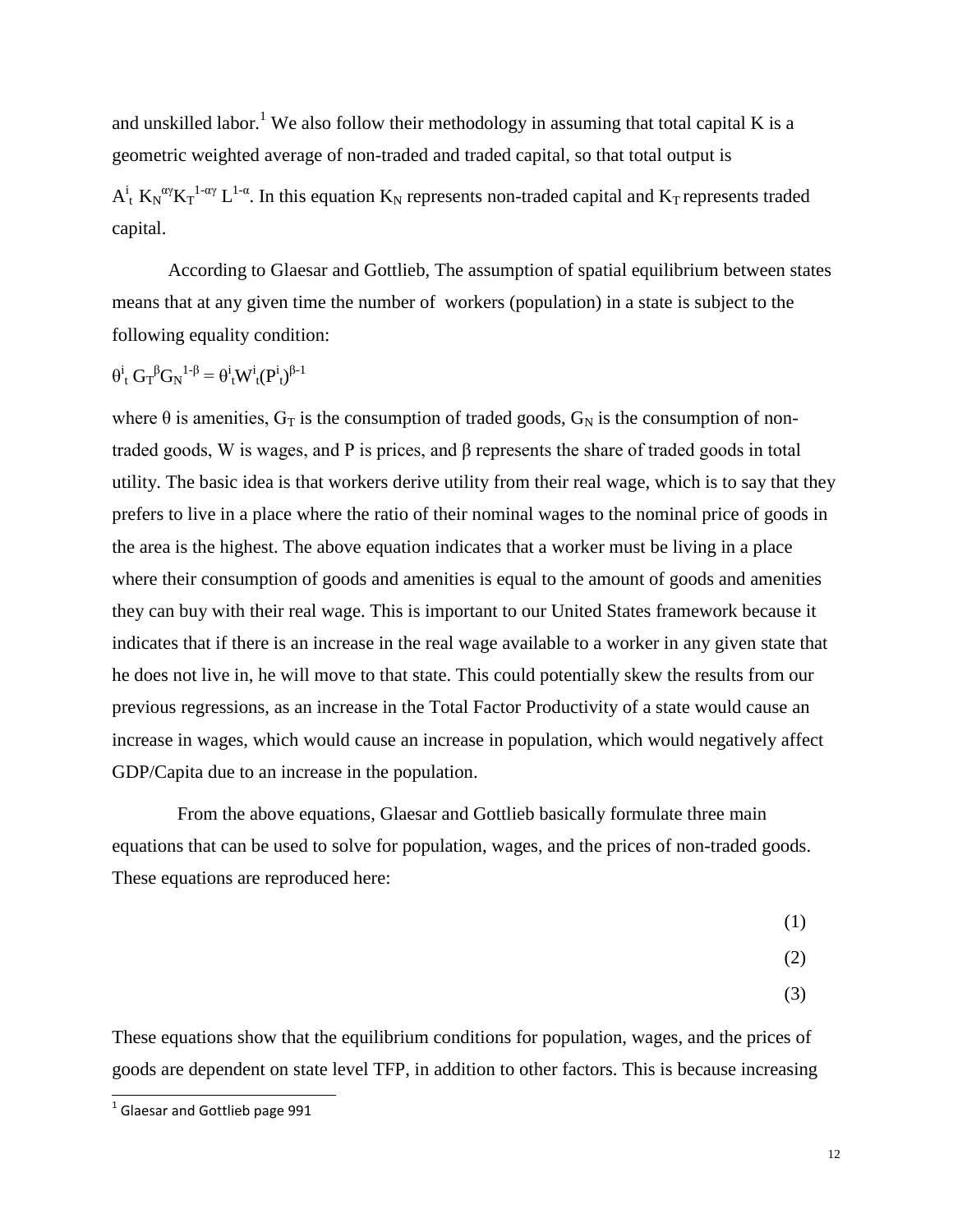TFP leads to increasing wages, which attracts more workers, which leads to an increase in population, which ultimately leads to an increase in the demand for goods and amenities in the area, which raises prices. The effect of TFP on these parameters is represented by the  $\lambda_A$ variables in the above equations. To determine any detrimental effects of natural resources on the growth of state real wages, which ultimately is the measure of welfare that previous and current natural resource literature is concerned with, the main question we must answer is: What effect does a natural resource boom have on total factor productivity?

Glaesar and Gottlieb provide a methodology to determine this measure. From the previous equations, Glaesar and Gottlieb show that one can calculate- $\delta_A$ , the total effect of any variable  $X_t^i$ , which in our case is NATSHARE, the share of natural resources in total exports, on the productivity of the traded goods sector.

 $=$  (4)

where and are the population and wage coefficients obtained from regressions of wages and population on the natural resource share .Basically, an increase in TFP leads to a growth in both population and wages. By looking at the effect of natural resources and wages, we can use the above equation to infer the effect of Natural Resources on TFP. In addition, we can assume that when we take the derivative of equation 4, the same equation will also apply to the growth rates of , , and In order to determine the amount by which the share of natural resources affects the growth of the productivity of the non-traded sector, we will run regressions of the growth rates of GDP/Capita and growth rate of population over the period form 1970-1999 on the variable NATSHARE, the share of mining in GDP at the beginning of the period. We use five year averages instead of yearly ones in order to control for any changes in population or GDP that may be due to natural fluctuations from the business cycle. We also calculate this measure for the growth rate of the entire 30 year period from 1970-1999. This estimate should show us the amount by which the share or mining in GDP affects the TFP growth of the state. The estimates for  $\delta_A$  can be seen in Table 2.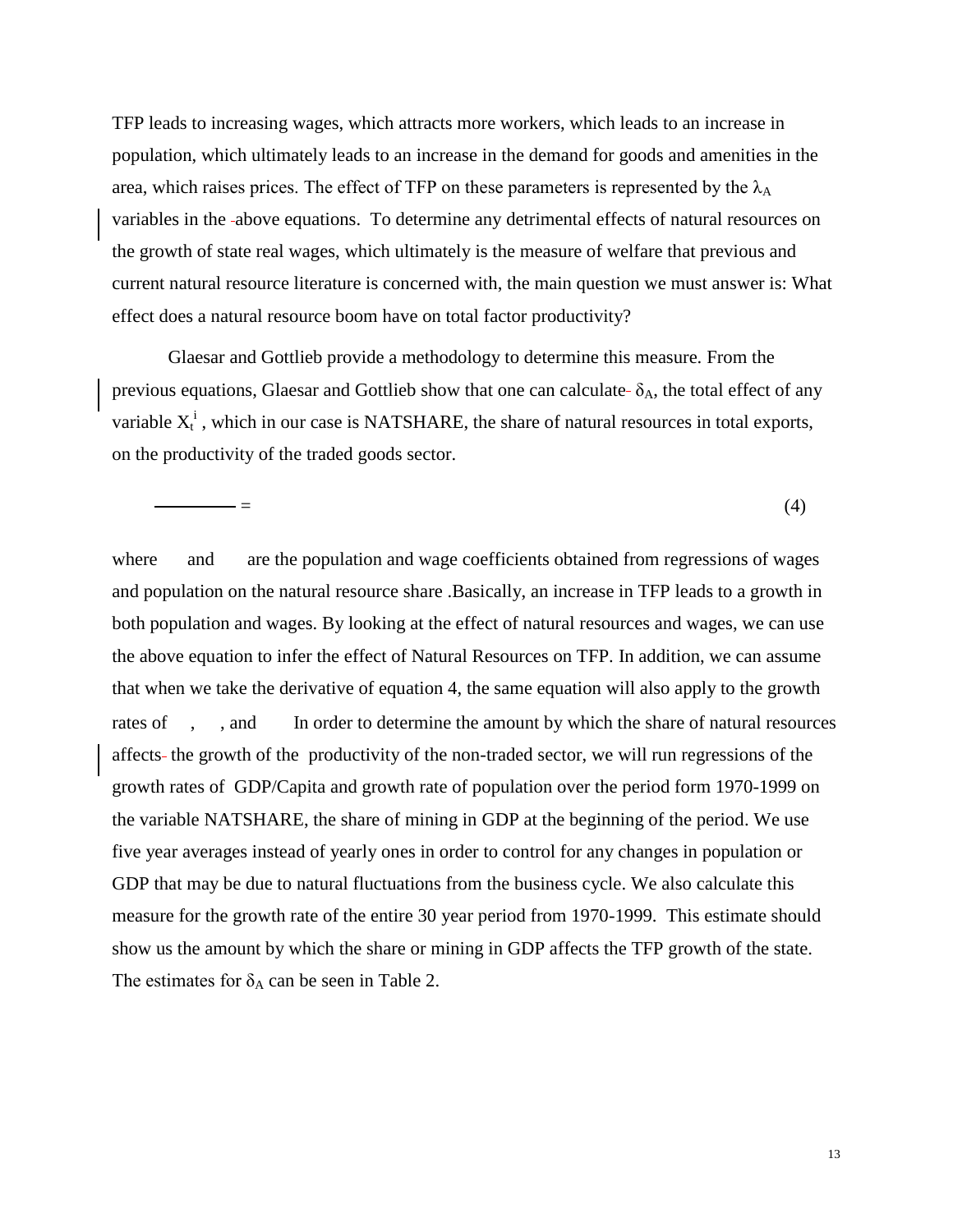# Entire Period  $\delta_{A}$  70-99 -0.02759  $(0.0076)$ \*\* Five year Intervals  $\delta$ <sub>A</sub>  $_{70-74}$  0.084  $(0.0281)$ \*\*  $\delta$ <sub>A</sub> 75-79 0.0412  $(0.013)$ \*\*  $\delta_{A}$  80-84 -0.0692  $(0.0120)$ \*\*  $\delta$ <sub>A</sub> 85-89 -0.133  $(0.0104)$ \*\*  $\delta$ <sub>A</sub>  $_{90-94}$  -0.0746  $(0.0209)$ \*\*  $\delta$ <sub>A</sub> 95-99 -0.124  $(0.0209)$ \*\*

**Table 2.**

#### \* *p*<0.05; \*\* *p*<0.01

Table 2. This table shows five year average measures of  $\delta_A$ , which is the effect of the mining sector on TFP growth. Standard errors are in parentheses. The measure of  $\delta_A$  the entire 30 year period is shown at the top. See how natural resource investement share had a positive effect on TFP growth in the 1970s, but a negative one from 1980-1999, whereas overall, the cumulative effect over the 30 year period is negative.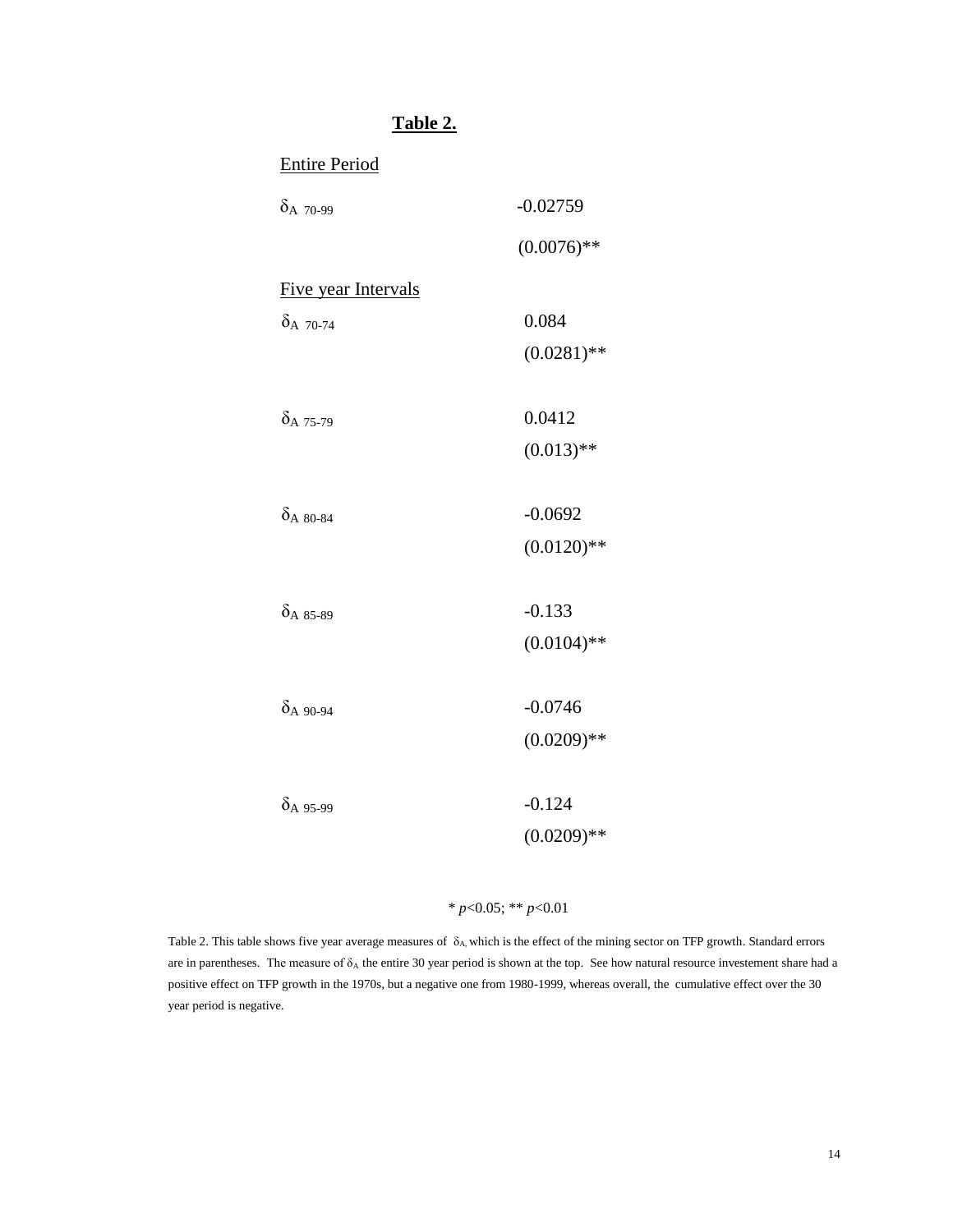#### **IV. Results.**

Following the methods of Glaesar and Gottlieb, and with the assumption that their formula can be applied to growth rates, we have found results that suggested that having a large natural resource sector had substantial, positive effects on TFP growth for the period from 1970- 1974 and 1975-1979, but then had significant negative effects after that. Overall, from the period 1970-1999, the effect of a large resource sector on TFP growth was negative.

It is interesting to note that these numbers reflect the movement of oil prices in this era. As can be seen in the following chart, in the 1970s, oil prices were high due to the oil shocks that were a result of the various OPEC oil embargoes of that era, whereas from 1980 on, oil prices dropped significantly and stayed low until the early 2000s. These movements can be seen in Figure 1 below. Thus it would seem that TFP growth attributable to the mining and oil sector follows the price of oil quite nicely. As the price of oil grows, so grows TFP, and as it falls, the growth rate of TFP does as well. Over the entire 30 year period we can see that the effect of natural resource dependence on TFP growth is negative. So does it follow then, that the effect of natural resource dependence of TFP growth is dependent entirely on the prices of the goods in question?

From our data at least, this seems likely. This would indicate that natural resource dependent states are overinvested in natural resources to the point where they cannot replace the loss in economic activity caused by falling prices. It also indicates that the only benefits that can be accrued from the harvest of natural resources are those that are directly obtained from selling them. Thus for long term growth, perhaps it is not beneficial for states to depend so heavily on natural resources.

It is important to note that there are a plethora of other variables that are influenced by the natural resource curse that we were not able to account for. Factors such as corruption and local variation between political practices are much harder to quantify at the state level, yet previous research at the national level has indicated that they may indeed play a large role.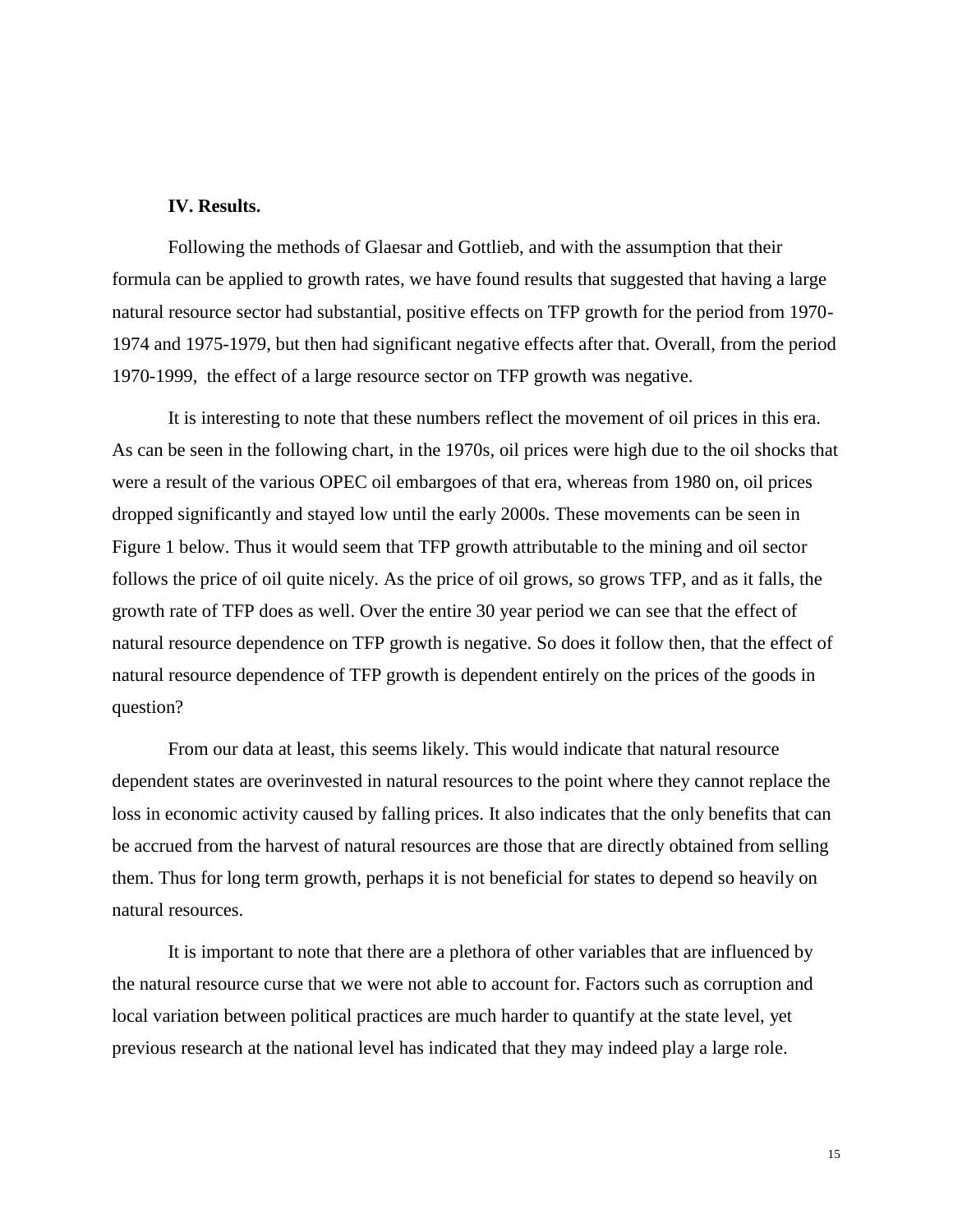It is also worth noting that there are a few factors potentially biasing our results. We were only able to analyze the mining sector, due to limitations on available data and there are other sectors of the economy to consider as well, such as timber and other primary resources. Therefore it is possible that the high correlation we see between our results and the price of oil is due to the large presence of oil within the composition of our explanatory variable. Nevertheless, even supposing that oil were the only resource that had this negative effect, this would still have significant implications. This is because oil is clearly one of the most integral commodities of the modern developed economy, and many states must often make policy on how best to exploit it.

#### **Figure 1.**

#### <http://zfacts.com/p/847.html>

This graph shows the movement of real oil prices over the period from 1960-2008. Note that the decline of oil prices occurs in the period 1980- 1984, the first period in our sample for which TFP growth attributable to NATSHARE is negative.

Source: Energy Information Administration.

#### **V. Conclusions**

From this data, we see clear results that there is a clear negative effect overall on the size of a state's oil and mining sector and the growth rate in TFP for this state. Yet from our more focused analysis of the five year periods, we also see that this relationship seems to be in part, based largely on the price of oil. When oil prices are high, there appears to be an overall positive relationship between the TFP growth of a state and the size of the natural resource sector, when oil prices are low, a negative one.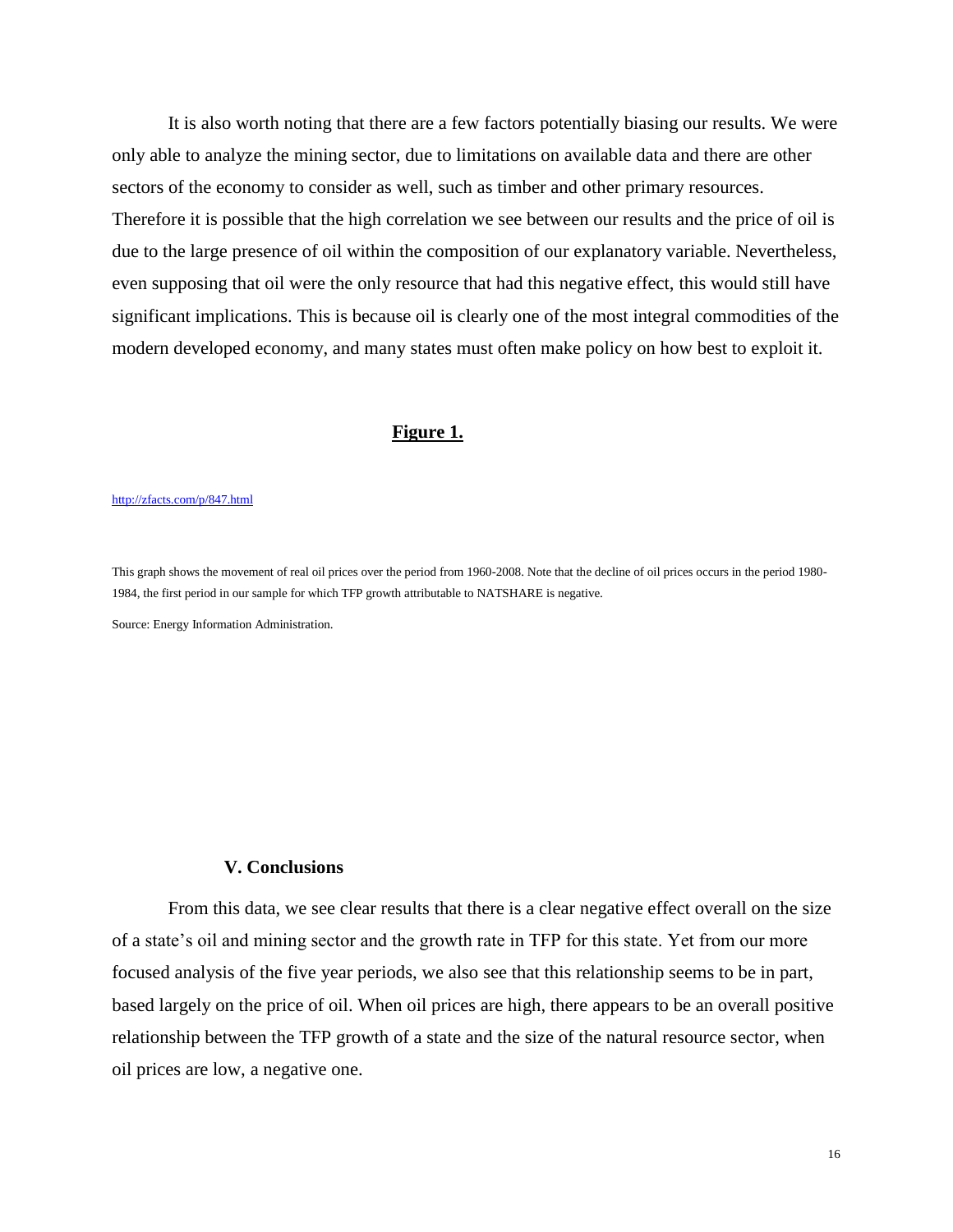This lends support to the theory that overall, an investment in the natural resource sector can have a negative effect on TFP growth because it is so highly dependent on the price of the good in question. As Van der Ploegg and Poelhekke(2009) argue, this volatility could lead to an overall decrease in investment, which could lead to long term decreases in growth. The channel provided by Koren and Tenreyro (2007) may also apply here. If the fortunes of a state are too highly tied to the price of one commodity, then they will overinvest in this commodity when prices are high, to the point where they will not be able to make up for the shortfall in revenues and economic activity when prices are low. thus, by being tied disproportionately to one very volatile commodity, their fortunes will ebb and flow with the prices of this commodity, making consistent investment and TFP growth unlikely. A well diversified state, on the other hand, would be able to switch focus to other industries to make up for the shortcoming. This would allow other economic activity to occur that would enable the growth of TFP.

Thus it is possible, that, at least in regards to oil and mining, a sort of natural resource curse does apply to U.S. states. An overinvestment in oil during times when prices were high may lead to an inability to switch resources to production of other goods when prices are low, thus leading to a long term overall depression in growth.

This raises questions about several relevant policy issues. Should state governments discourage or encourage further expansion of drilling and oil production? Should the governments of states with large natural resource wealth take measures to abate increasing dependence on such wealth? Our data would suggest that perhaps they should.

Further research should focus on an analysis of other sectors as well as oil and mining. It should also seek to apply the spatial equilibrium assumptions we have used here to regressions of data that include other controlling variables, such as political factors and the size of sectors such as research and development and the other control variables used by Papyrakis and Gerlagh(2006). As mentioned previously in the literature review, the strongest results nationally came from combining the Dutch disease channels with explanatory variables based on political factors, and it would be interesting to see whether this holds true for U.S. states. For example, does rent seeking by oil companies themselves account for the overinvestment in natural resources? It would also be worthwhile to determine how much a lack of growth in some U.S. states affects the well-being of the nation as a whole.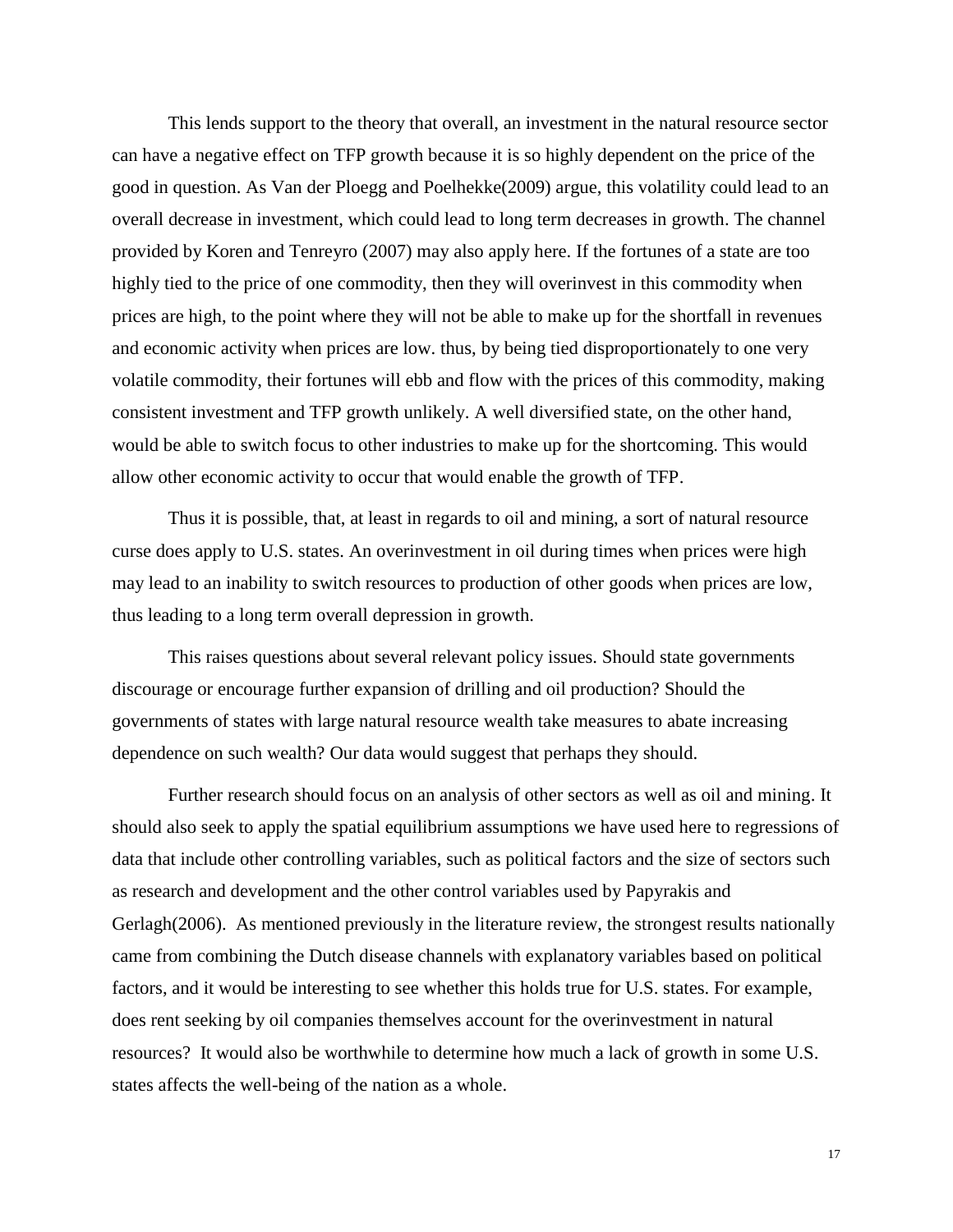### **VI. Data Appendix**

For data on state- by- state GDP in the years 1963-2008 I have used the NAICS and SIC measures of GDP in current dollars. The SIC data ends in 1997 and is replaced by the NAICS data for the same period.

We obtained data on population from the United States Census. We obtained this data using the Center for Disease Control's websites at [http://www.cdc.gov/.](http://www.cdc.gov/)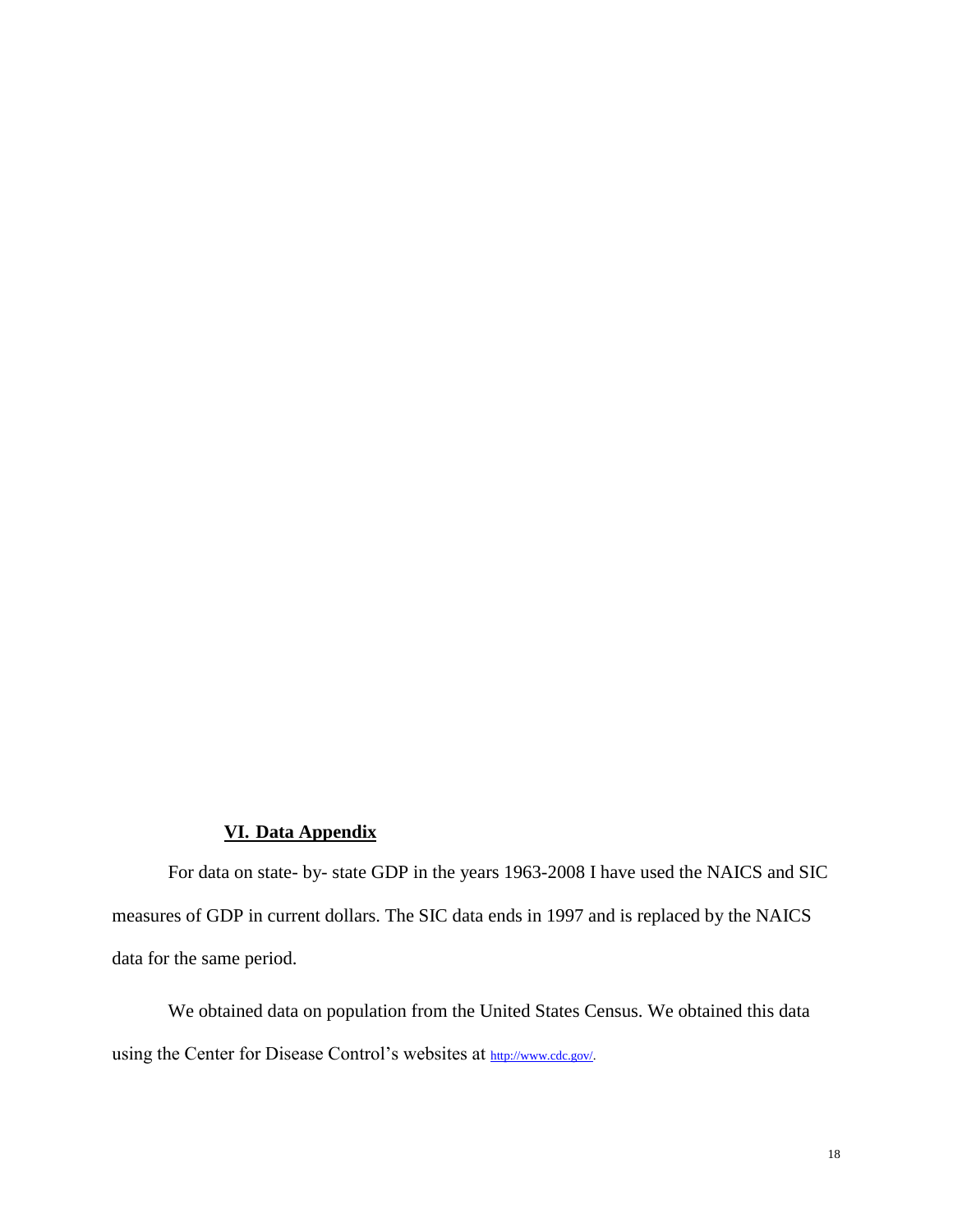Our measure of the independent variable NATSHARE is constructed from the NAICS and SIC measure for mining output. This measure is defined in both systems as "all establishments primarily engaged in mining. The term mining is used in the broad sense to include the extraction of minerals occurring naturally: solids, such as coal and ores; liquids, such as crude petroleum; and gases such as natural gas. The term mining is also used in the broad sense to include quarrying, well operations, milling (e.g., crushing, screening, washing, flotation), and other preparation customarily done at the mine site, or as a part of mining activity."<sup>2</sup>

In order to express the dollar estimates for both GDP/Capita and NATSHARE in real terms, we have used CPI annual average estimates compiled by the U.S. Department of Labor Bureau of Labor and statistics obtained from <ftp://ftp.bls.gov/pub/special.requests/cpi/cpiai.txt>

#### **VIII. Bibliography**

Andersen, Jørgen Juel and Silje Aslaksen(2007) "Constitutions and the Resource Curse." *Journal of Development Economics*, 87, 227-246.

Barro, Robert J., and Xavier Sala-i-Martin. 2003. *Economic Growth.* MIT Press Cambridge, MA.

Bhattacharyya, Sambit and Roland Hodler(2010) "Natural Resources, Democracy, and Corruption" *European Economic Review*, 54, 608-621.

Bond, Stephen and Adeel Malik(2009) "Natural Resources, Export Structure, and Investment." *Oxford Economic Papers,*61, 675-702.

 2 <http://www.bea.gov/regional/definitions/nextpage.cfm?key=Mining>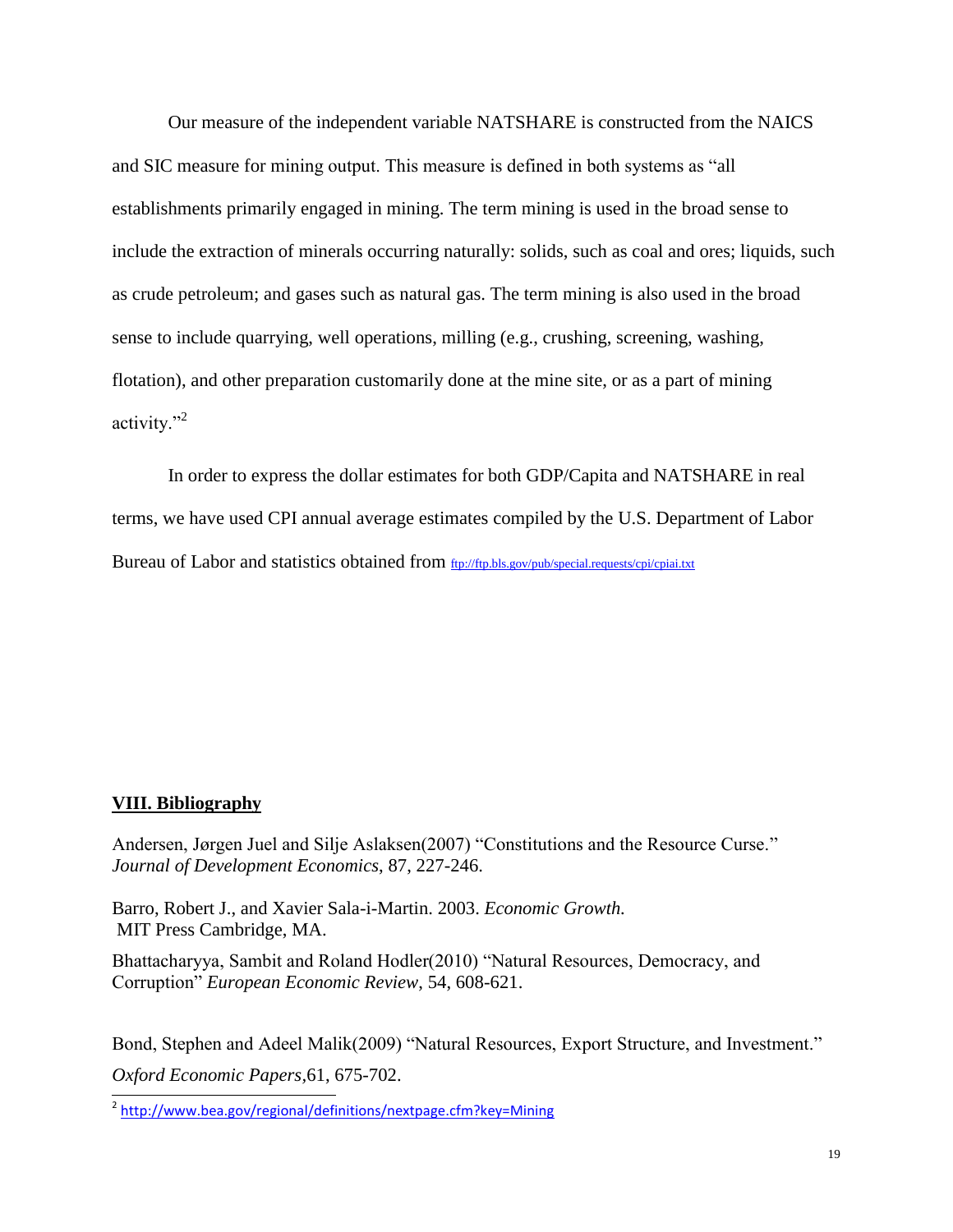Brunschweiller, Christa N. and Erwin H. Bulte(2008) "The Resource Case revisted: A tale of paradoxes and red herrings." *Journal of Environmental Economics and Management*, 55, 248- 264.

Glaesar, Edward and Joshua D. Gottlieb(2009) "The Wealth of Cities: Agglomeration Economies and Spatial Equilibrium in the United States." *Journal of Economic Literaure,* 47, 983-1025.

Hodler, Roland(2004) "The curse of natural resources in fractionalized countries" *European Economic Review,* 50, 1367-1386.

Koren, Miklos and Silvana Tenreyro(2007) "Volatility and Development", *Quarterly Journal of Economics,.*

Lane, Phillip R. and Aaron Tornell(1999) "The Voracity Effect" *American Economic Review,*  89:1, 22-46.

Lederman, Daniel and William F. Maloney(2007) "Trade Structure and Growth" *Natural Resources, Neither Curse nor Destiny*, Stanford University Press.

Manzano, Ozmel and Roberto Rigobon(2001): "Resource Curse or Debt Overhang?" *Natural Resources, Neither Curse nor Destiny*, Stanford University Press.

Papyrakis, Elissaios and Reyer Gerlagh(2007) "Resource abundance and economic growth in the United States" *European Economic Review* 51, 1011-1039.

Perrson, Torsten and Giuido Tabellini(2004) "Constitutions and Economic Policies" *Journal of Economic Perspective,* 18:1, 75-98.

Ramey, Garey, and Valerie A. Ramey(1995) "Cross-Country Evidence on the Link between Volatility and Growth" *American Economic Review,* 85:5, 1138-1150.

Roback, Jennifer. 1982. "Wages, Rents, and the Quality of Life." *Journal of Political Economy*, 90:6, 1257–78.